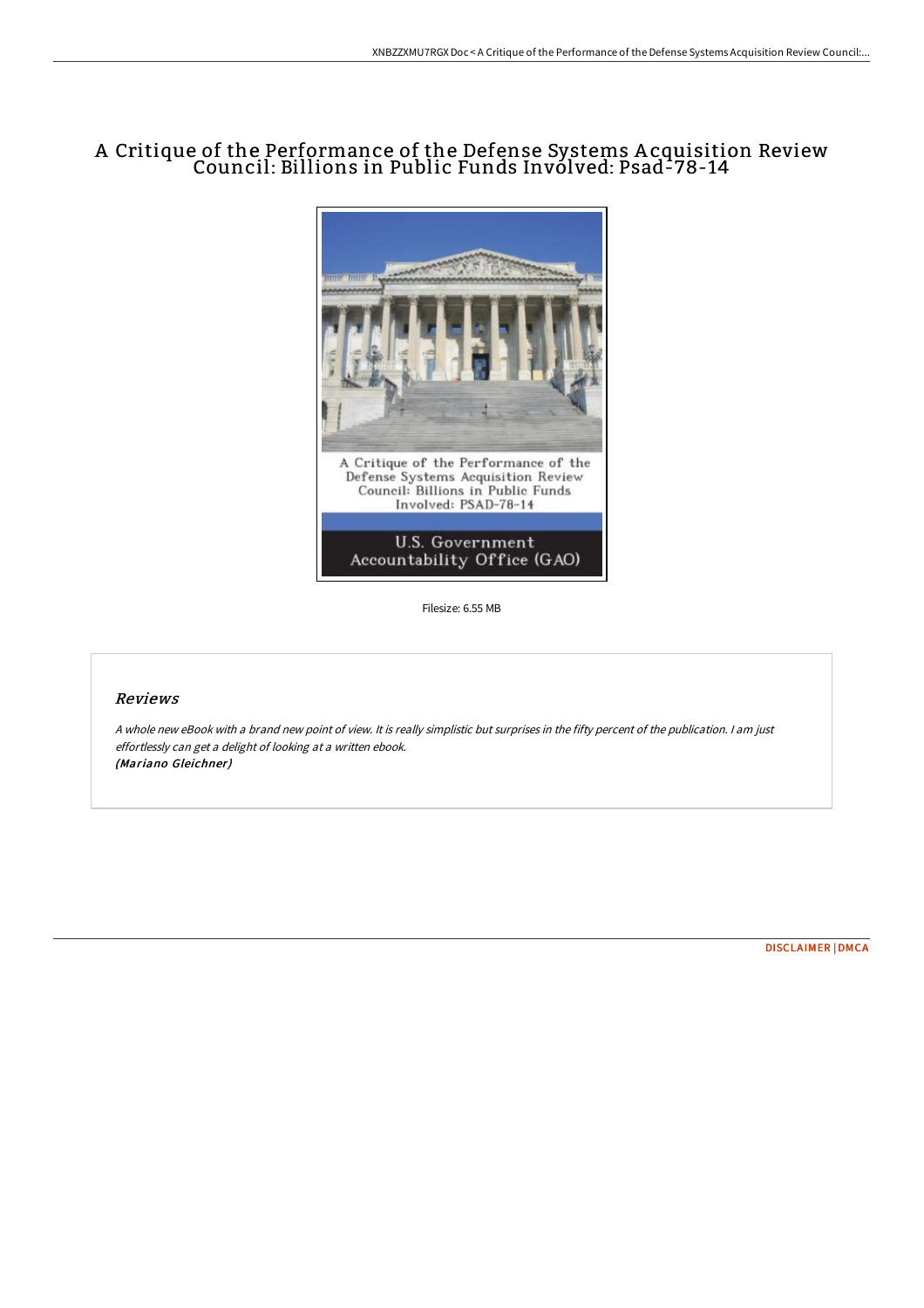## A CRITIQUE OF THE PERFORMANCE OF THE DEFENSE SYSTEMS ACQUISITION REVIEW COUNCIL: BILLIONS IN PUBLIC FUNDS INVOLVED: PSAD-78-14



BiblioGov. Paperback. Book Condition: New. This item is printed on demand. Paperback. 44 pages. Dimensions: 9.7in. x 7.4in. x 0.1in.The Defense Systems Acquisition Review Council (DSARC) advises the Secretary of Defense on the acquisition of major defense systems, reviews the status of individual programs, and formulates recommendations to the Secretary of Defense. It has conducted over 178 reviews since it began in 1969, and some programs have required successive reviews. Major changes in the management of weapon systems were recently introduced following criticism by the services of excessive program direction and micromanagement by the Office of the Secretary of Defense (OSD). These changes mean that future reviews of program progress for many weapon systems will be conducted by the military services and that OSD staffs will have a more limited role. Many claims of interference in program management stem from efforts of OSD to obtain the needed information for making meaningful reviews and recommendations. Program managers are responsible for expenditures involving billions of dollars, and a review of their actions is essential. Overall needs of DOD require coordination and control. There have been some problems in implementing the DSARC process, some aggrevated by rapid turnover of key personnel. Delegation of reviews to the services could be effective if the OSD maintained its capability of acquiring data, continued its participation in programs, and had final authority for major decisions. This item ships from La Vergne,TN. Paperback.

 $_{\rm PDF}$ Read A Critique of the [Performance](http://www.bookdirs.com/a-critique-of-the-performance-of-the-defense-sys.html) of the Defense Systems Acquisition Review Council: Billions in Public Funds Involved: Psad-78-14 Online

B Download PDF A Critique of the [Performance](http://www.bookdirs.com/a-critique-of-the-performance-of-the-defense-sys.html) of the Defense Systems Acquisition Review Council: Billions in Public Funds Involved: Psad-78-14